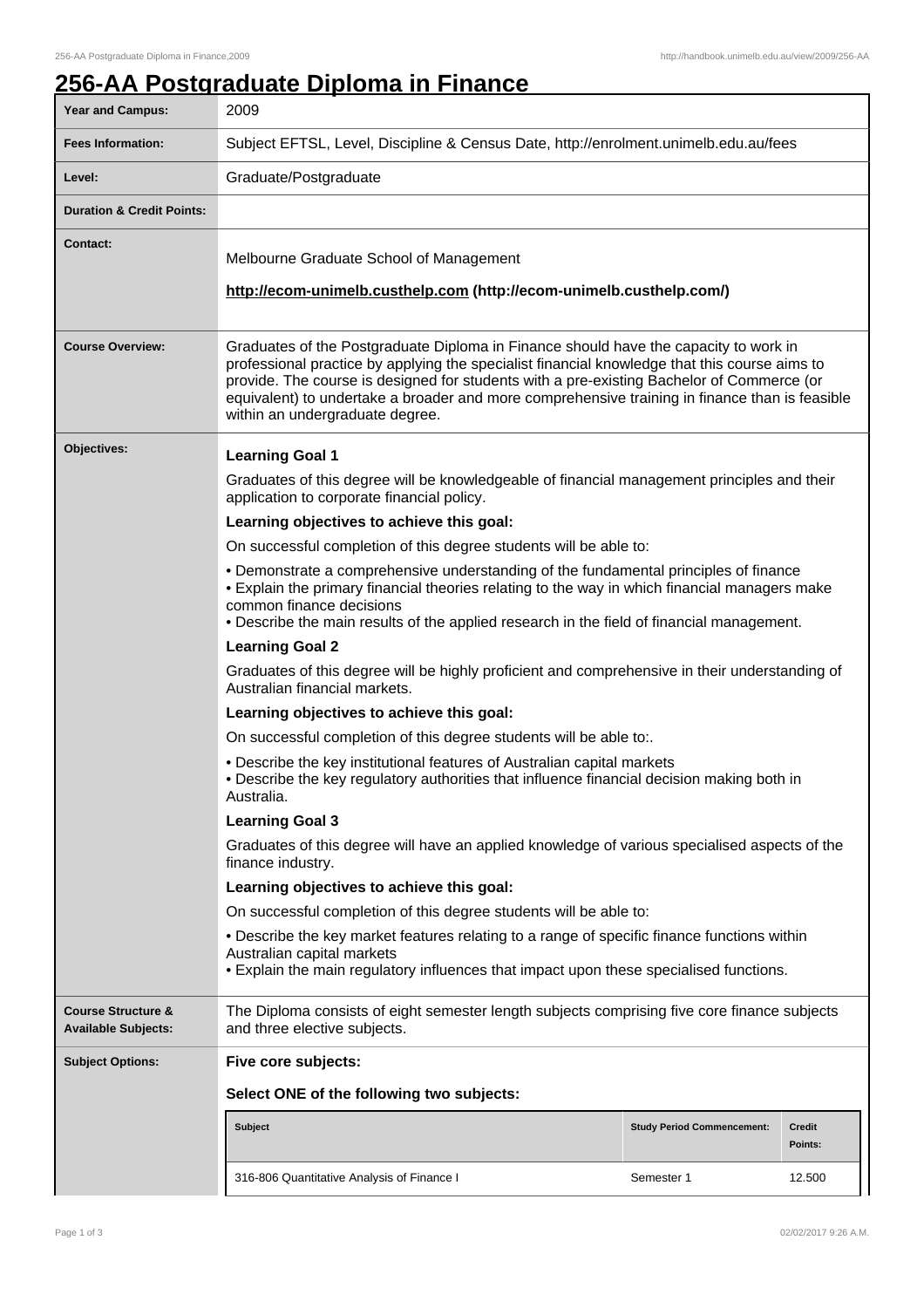|                                                   | 316-449 Financial Econometrics                                                                                                                                                                                                                                                                                                                                                                                                                                                                                                                                                                                                                                                                                                                                                                                                                                                                                               | Semester 2                        | 12.500                   |
|---------------------------------------------------|------------------------------------------------------------------------------------------------------------------------------------------------------------------------------------------------------------------------------------------------------------------------------------------------------------------------------------------------------------------------------------------------------------------------------------------------------------------------------------------------------------------------------------------------------------------------------------------------------------------------------------------------------------------------------------------------------------------------------------------------------------------------------------------------------------------------------------------------------------------------------------------------------------------------------|-----------------------------------|--------------------------|
|                                                   | Select ONE of the following two subjects:                                                                                                                                                                                                                                                                                                                                                                                                                                                                                                                                                                                                                                                                                                                                                                                                                                                                                    |                                   |                          |
|                                                   | <b>Subject</b>                                                                                                                                                                                                                                                                                                                                                                                                                                                                                                                                                                                                                                                                                                                                                                                                                                                                                                               | <b>Study Period Commencement:</b> | <b>Credit</b><br>Points: |
|                                                   | 306-660 Accounting for Decision Making                                                                                                                                                                                                                                                                                                                                                                                                                                                                                                                                                                                                                                                                                                                                                                                                                                                                                       | Summer, Semester 1,<br>Semester 2 | 12.500                   |
|                                                   | 306-610 Financial Statement Analysis                                                                                                                                                                                                                                                                                                                                                                                                                                                                                                                                                                                                                                                                                                                                                                                                                                                                                         | Semester 1                        | 12.500                   |
|                                                   | Select ONE of the following two subjects:                                                                                                                                                                                                                                                                                                                                                                                                                                                                                                                                                                                                                                                                                                                                                                                                                                                                                    |                                   |                          |
|                                                   | <b>Subject</b>                                                                                                                                                                                                                                                                                                                                                                                                                                                                                                                                                                                                                                                                                                                                                                                                                                                                                                               | <b>Study Period Commencement:</b> | <b>Credit</b><br>Points: |
|                                                   | 333-810 Financial Spreadsheeting                                                                                                                                                                                                                                                                                                                                                                                                                                                                                                                                                                                                                                                                                                                                                                                                                                                                                             | Semester 2                        | 12.500                   |
|                                                   | 333-403 Numerical Techniques in Finance                                                                                                                                                                                                                                                                                                                                                                                                                                                                                                                                                                                                                                                                                                                                                                                                                                                                                      | Semester 2                        | 12.500                   |
|                                                   | Select BOTH of the following subjects:                                                                                                                                                                                                                                                                                                                                                                                                                                                                                                                                                                                                                                                                                                                                                                                                                                                                                       |                                   |                          |
|                                                   | <b>Subject</b>                                                                                                                                                                                                                                                                                                                                                                                                                                                                                                                                                                                                                                                                                                                                                                                                                                                                                                               | <b>Study Period Commencement:</b> | <b>Credit</b><br>Points: |
|                                                   | 333-816 Financial Markets and Instruments                                                                                                                                                                                                                                                                                                                                                                                                                                                                                                                                                                                                                                                                                                                                                                                                                                                                                    | Semester 1                        | 12.500                   |
|                                                   | 316-807 Economics of Finance                                                                                                                                                                                                                                                                                                                                                                                                                                                                                                                                                                                                                                                                                                                                                                                                                                                                                                 | Semester 2                        | 12.500                   |
|                                                   | Three elective subjects chosen from:                                                                                                                                                                                                                                                                                                                                                                                                                                                                                                                                                                                                                                                                                                                                                                                                                                                                                         |                                   |                          |
|                                                   | <b>Subject</b>                                                                                                                                                                                                                                                                                                                                                                                                                                                                                                                                                                                                                                                                                                                                                                                                                                                                                                               | <b>Study Period Commencement:</b> | <b>Credit</b><br>Points: |
|                                                   | 333-811 Treasury Management                                                                                                                                                                                                                                                                                                                                                                                                                                                                                                                                                                                                                                                                                                                                                                                                                                                                                                  | Semester 2                        | 12.500                   |
|                                                   | 333-815 Fundamentals of Portfolio Management                                                                                                                                                                                                                                                                                                                                                                                                                                                                                                                                                                                                                                                                                                                                                                                                                                                                                 | Semester 2                        | 12.500                   |
|                                                   | 333-635 Public Sector Financial Management                                                                                                                                                                                                                                                                                                                                                                                                                                                                                                                                                                                                                                                                                                                                                                                                                                                                                   | Semester 2                        | 12.500                   |
|                                                   | 333-819 Project Finance                                                                                                                                                                                                                                                                                                                                                                                                                                                                                                                                                                                                                                                                                                                                                                                                                                                                                                      | Semester 1                        | 12.500                   |
|                                                   | 333-820 Property Investment, Development Finance<br>Other fourth year (level four), Masters (level six) or Postgraduate Diploma (level eight) subjects                                                                                                                                                                                                                                                                                                                                                                                                                                                                                                                                                                                                                                                                                                                                                                       | Semester 1                        | 12.500                   |
|                                                   | as approved by the Academic Director of the program.                                                                                                                                                                                                                                                                                                                                                                                                                                                                                                                                                                                                                                                                                                                                                                                                                                                                         |                                   |                          |
| <b>Entry Requirements:</b>                        | The minimum entry requirement is an undergraduate degree of good academic standard with<br>some studies in finance (or its equivalent).                                                                                                                                                                                                                                                                                                                                                                                                                                                                                                                                                                                                                                                                                                                                                                                      |                                   |                          |
| <b>Core Participation</b><br><b>Requirements:</b> | <p>For the purposes of considering request for Reasonable Adjustments under the Disability<br/>Standards for Education (Cwth 2005), and Student Support and Engagement Policy, academic<br/>requirements for this subject are articulated in the Subject Overview, Learning Outcomes,<br/>Assessment and Generic Skills sections of this entry.</p> <p>lt is University policy to<br/>take all reasonable steps to minimise the impact of disability upon academic study, and<br/>reasonable adjustments will be made to enhance a student's participation in the University's<br/>programs. Students who feel their disability may impact on meeting the requirements of this<br/>subject are encouraged to discuss this matter with a Faculty Student Adviser and Student<br/>Equity and Disability Support: &lt; a href="http://services.unimelb.edu.au/disability"&gt;http://<br/>services.unimelb.edu.au/disability</p> |                                   |                          |
| <b>Graduate Attributes:</b>                       | On successful completion of this degree graduates will be: • Knowledgeable in a range of<br>financial fields including, corporate finance and investment management• Skilled in utilising<br>financial modelling to solve complex financial decisions• Critical thinkers in the field of modern<br>finance theory who are aware of the way in which theory contributes to sound financial decision<br>making in practice . Financial problem solvers who have the skills necessary to resolve<br>valuation issues in the presence of limited information sets• Proficient at communicating                                                                                                                                                                                                                                                                                                                                   |                                   |                          |